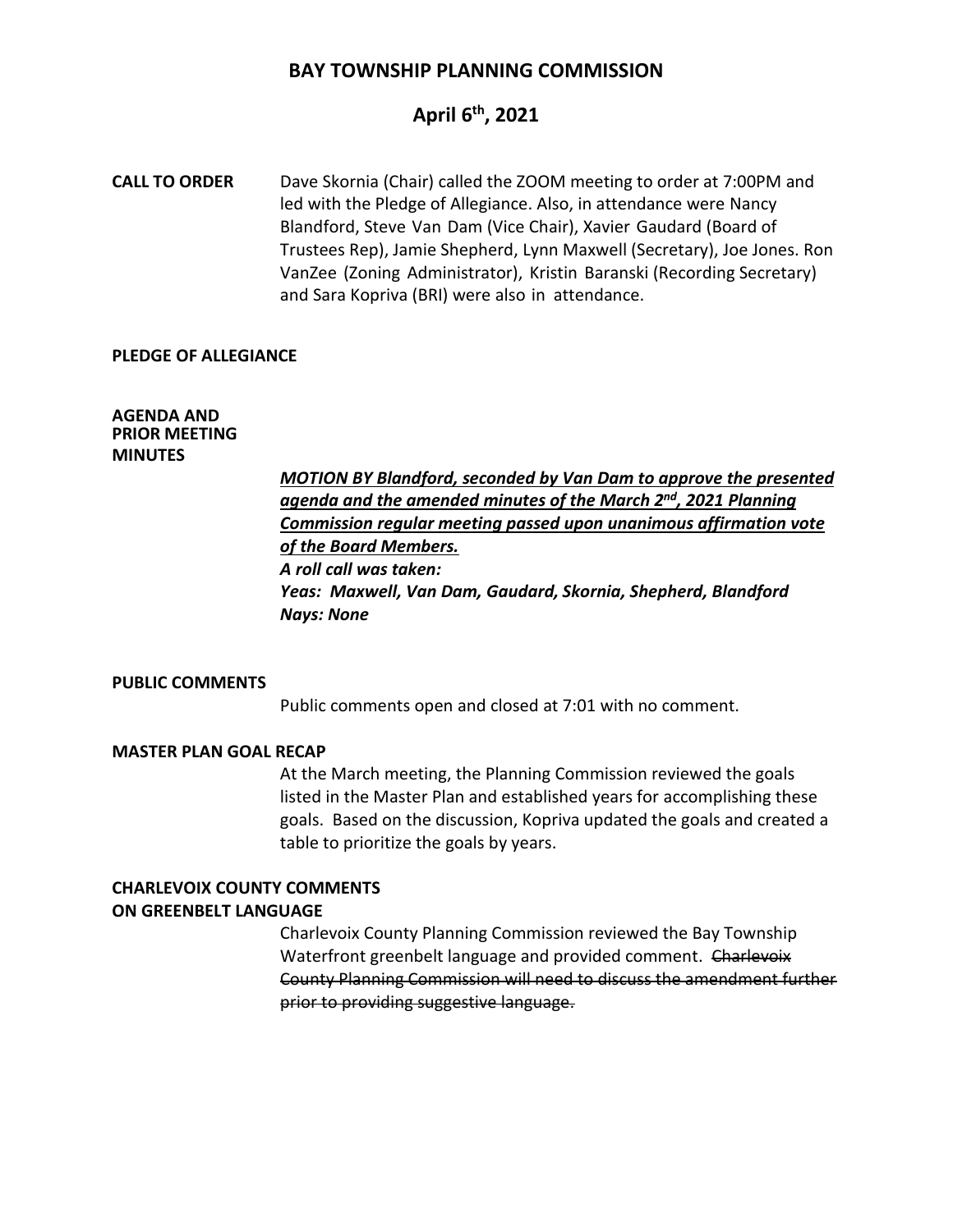### **BAY TOWNSHIP PLANNING COMMISSION**

**April 6th, 2021**

#### **BOARD OF TRUSTEES ZBA REVIEW REQUEST DISCUSSION**

Discussed at the March Board of Trustees meeting was **At the March Board of Trustees meeting, a Board Member suggested nonconformities on a property be discussed prior to beginning the application process.** Planning Commissioners and Zoning Administrator all agree an updated record system would be the ideal solution (digitization) **to properly handle the recording keeping for all properties in the Township.** BS&A has a zoning system (same program used by accessor and treasurer currently.)

#### **BY-LAWS/PUBLIC HEARING LANGUAGE**

By-laws language will be reviewed later. Public hearing handout to audience members would help to educate and conduct orderly, efficient hearings.

#### **PARKS AND RECREATION COMMITTEE PC APPOINTEE**

Board of Trustees is in the early stages of developing a Bay Township Parks and Rec Committee. Planning Commission will appoint a representative to serve on committee.

**ZONING ADMINISTRATOR REPORT** VanZee presented a zoning activity report.

**ZONING BOARD OF APPEALS REPORT**

N/A

**BOARD OF TRUSTEES REPORT**

Gaudard presented a Board of Trustees report.

**OTHER**

**CORRESPONDANCES** N/A

**PUBLIC COMMENTS** Opened and closed at 9:02 pm

**ADJOURNMENT:**

*MOTION by Gaudard, seconded by Jones, to adjourn at 9:06 pm, passed upon unanimous affirmative vote of the Board Members. A roll call was taken: Yeas: Maxwell, Van Dam, Gaudard, Shepherd, Skornia, Blandford, Jones*